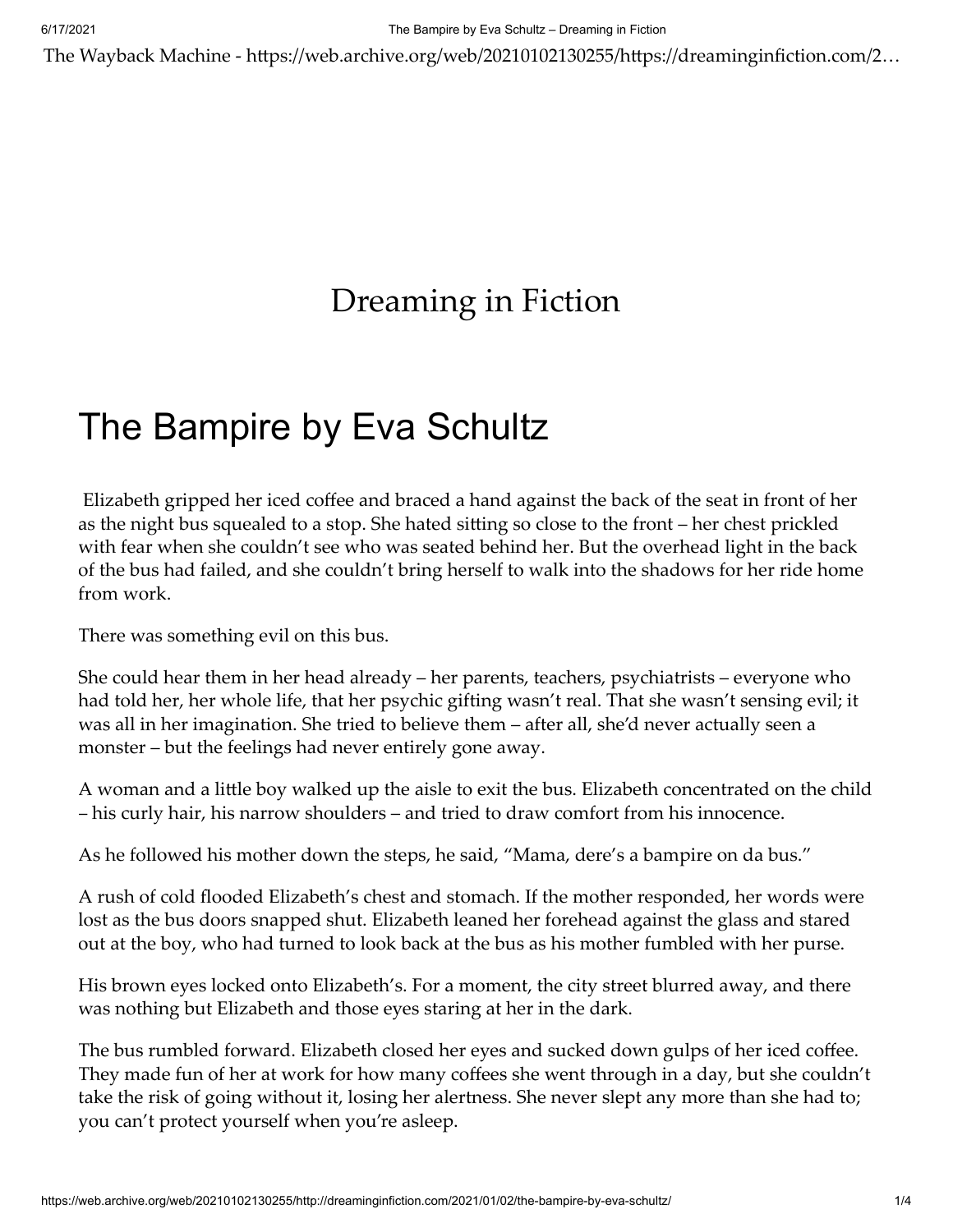She glanced around the bus. The only other passenger was a guy seated across the aisle from her. He was pale and dark-haired, with tattoos crawling up both arms. Elizabeth clenched her coffee in both hands and stared hard at his mouth – were his lips too red? Was he pinching them closed so no one would see his teeth?

Her psychiatrist's voice echoed in her head: "You're fantasizing again, Elizabeth. There's no such thing as vampires."

She should believe that. Normal people don't believe in vampires. They don't sense when evil is nearby. She tried to push her mind onto something else – anything else – but her stomach roiled and all she could think of was fangs on her neck.

The bus lurched over a pothole, and Elizabeth bounced in her seat. She braced herself again and cast a glance toward the front of the bus. If he came at her, would she have time to get over the seat and up to the doors? She looked across the aisle.

He was watching her now.

The bus stopped and the doors opened. Elizabeth rose part way off her seat, eyes locked on him as he stood. She fumbled her cup and it hit the floor, spilling coffee and ice into the aisle.

The guy lurched back from the puddle and glared at her, but Elizabeth's eyes shifted to the tattoo peeking out of his V-neck – a cross. The one tattoo a vampire would never have.

He eased a foot over the spill, planting his heel in the aisle. As he stepped past her, she heard him mutter, "You shouldn't stare at people."

She watched, incredulous, as he walked up the aisle and exited the bus. It wasn't him. It couldn't have been him.

But she was the only passenger left.

Suddenly she remembered the child staring at her in the dark, his eyes locked on hers. Like he saw something. Like he knew something.

Could you be a vampire and not know it? She probed at her neck with her fingertips and tried to remember how long she'd slept last night, how long she'd been vulnerable. She hadn't been hungry over her lunch break today. The afternoon sun had seemed too bright.

She turned to the window and tilted her head back to examine her reflection in the glass.

Realization hit her – she still had a reflection. She wilted against the seat, gasping with silent laughter. Tension seeped out of her back and shoulders as she let reality flood her mind.

Of course she wasn't a vampire. Of course not. Suddenly it all seemed so silly.

She glanced out the window, smiling at her own relieved face. They were almost to her stop. She stood up and stepped over the spilled coffee.

The driver. She froze as she stared at the back of his head. Why hadn't she remembered the driver? Anxiety clenched her shoulders again, and her legs tingled.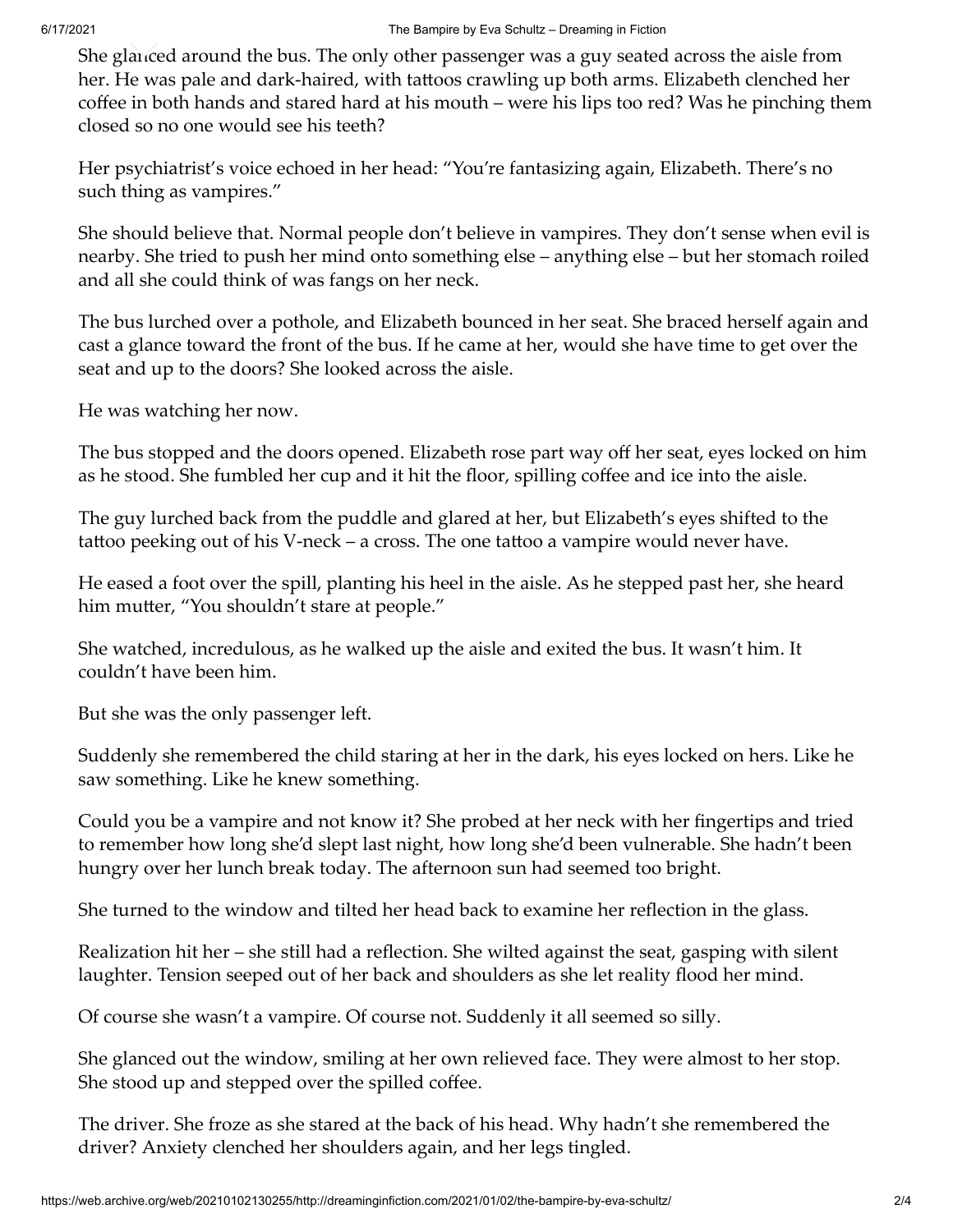The bus slowed as it approached her stop. Elizabeth stepped backward and felt cold coffee seep into her sneaker. She twisted back to look toward the emergency exit – it was her only chance. She started down the aisle.

"Ma'am? It's the last stop," the driver called.

Reflexively, Elizabeth glanced back. This time, she locked eyes with his reflection in the rearview mirror.

His reflection.

She laughed awkwardly. "Come on, dummy," she told herself. "When are you going to learn? There's no such thing as vampires."

Something rustled in the unlit back of the bus. Elizabeth turned just in time to see a figure spring at her from the shadows.

Photo by cottonbro on [Pexels.com](https://web.archive.org/web/20210102130255/https://www.pexels.com/photo/smiling-girl-with-blue-eyes-5547068/)

## **About the Author:**

Eva Schultz lives in Aurora, Illinois, where she is a business writer by day and a fiction writer by night. Her work has appeared most recently in Two Sisters, Shady Grove Literary, Havok, and Writer's Digest. She lives with a big orange cat named Gus and enjoys drawing, painting, and collecting typewriters.

**[flash fiction](https://web.archive.org/web/20210102130255/https://dreaminginfiction.com/category/flash-fiction/) January 2, 2021**

**[creative writing](https://web.archive.org/web/20210102130255/https://dreaminginfiction.com/tag/creative-writing/), [fiction](https://web.archive.org/web/20210102130255/https://dreaminginfiction.com/tag/fiction/), [flash fiction,](https://web.archive.org/web/20210102130255/https://dreaminginfiction.com/tag/flash-fiction/) [literary journal](https://web.archive.org/web/20210102130255/https://dreaminginfiction.com/tag/literary-journal/), [short story](https://web.archive.org/web/20210102130255/https://dreaminginfiction.com/tag/short-story/), [writing commmunity](https://web.archive.org/web/20210102130255/https://dreaminginfiction.com/tag/writing-commmunity/)**